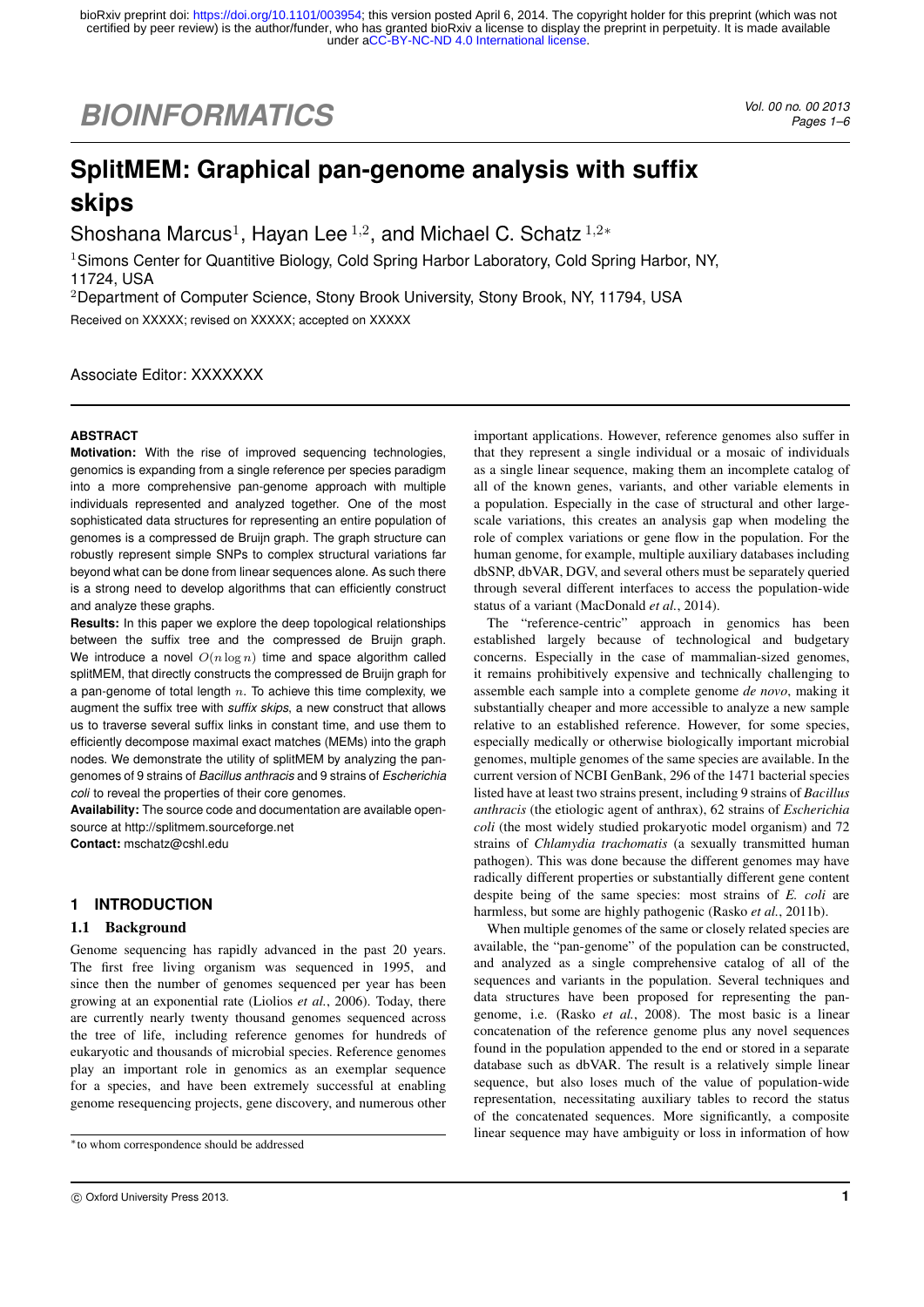#### *Marcus et al*

the population variants relate to each other, especially at positions where the sequences of the individuals in the population diverge, i.e. branch-points between sequences shared among all the strains to any strain-specific sequences and back again.

A much more powerful representation of a pan-genome is to represent the collection of genomes in a graph: sequences that are shared or unique in the population can be represented as nodes, and edges can represent branch points between shared and strainspecific sequences (Figure 1). More specifically, the de Bruijn graph is a robust and widely used data structure in genomics for representing sequence relationships and for pan-genome analysis (Iqbal *et al.*, 2012). In the case of a pan-genome, we can color the de Bruijn graph to record which of the input genome(s) contributed each node. This way the complete pan-genome will be represented in a compact graphical representation such that the shared/strain-specific status of any substring is immediately identifiable, along with the context of the flanking sequences. This strategy also enables powerful topological analysis of the pan-genome not possible from a linear representation.

As originally presented, the de Bruijn graph encodes each distinct length *k* substring as a node and includes a directed edge between substrings that overlap by  $k - 1$  base pairs. However, many of the nodes and edges of a de Bruijn graph can be "compressed" whenever the path between two nodes is non-branching. Doing so often leads to a substantial savings in graph complexity and a more interpretable topology: in the case of a pan-genome graph, after compression nodes will represent variable length strings up to divergence in shared/strain-specific status or sequence divergence after a repeated sequence. The compressed de Bruijn graph is therefore the preferred data structure for pan-genome analysis, but it is not trivial to construct such a graph without first building the uncompressed graph, and then identifying and merging compressible edges, all of which requires substantial overhead. Here we present a novel space and time efficient algorithm called splitMEM for constructing the compressed de Bruijn graph from a generalized suffix tree of the input genomes. Our approach relies on the deep relationships between the topology of the suffix tree and the topology of the compressed de Bruijn graph, and leverages a novel construct we developed called *suffix skips* that makes it possible to rapidly navigate between overlapping suffixes in a suffix tree. We apply these techniques to study the pan-genomes of all 9 available strains of *B. anthracis* and a selection of 9 strains of *E. coli* to map and compare the "core genomes" of these populations. All of the source code and documentation for the analysis are available open-source at http://splitmem.sourceforge.net .

#### 1.2 Problem Definition

The de Bruijn graph representation of a sequence contains a node for each distinct length *k* substring, called a *k*-mer. Two nodes are connected by a directed edge  $u \rightarrow v$  for every instance where the *k*-mer represented by *v* occurs immediately after the *k*-mer represented by *u* at any position in the sequence. In other words, there is an edge if  $u$  occurs at position  $i$  and  $v$  occurs at position  $i+1$ . By construction, adjacent nodes will overlap by  $k - 1$  characters, and the graph can include multiple edges connecting the same pair of nodes or self-loops representing overlapping tandem repeats. This definition of a de Bruijn graph differs from the traditional definition described in the mathematical literature that requires the graph to



Fig. 1. Overview of a graphical representation of a pan-genome. The four input genomes (A-D) are decomposed into segments shared or specific to the individuals in the population with edges maintaining the adjacencies of the segments.

contain all length-*k* strings that can be formed from an alphabet rather than just those present in the sequence. The formulation of the de Bruijn graph used in this paper is commonly used in the sequence assembly literature, and we follow the same convention (Kingsford *et al.*, 2010). Notably, the original genome sequence, before decomposing it into *k*-mers for the graph, corresponds to an Eulerian path through the de Bruijn graph visiting each edge exactly once. In the case of the pan-genome, we first concatenate the individual genomes together separated by a terminal character and discard any nodes or edges spanning the terminal character. The nodes are colored to indicate which genome(s) the node originated from so that each individual genome can be represented by a walk of nodes of consistent color.

A de Bruijn graph can be "compressed" by merging nonbranching chains of nodes into a single node with a longer sequence. Suppose node  $u$  is the only predecessor of node  $v$  and  $v$  is the only successor of *u*. They can thus be unambiguously compressed without loss of sequence or topological information by merging the sequence of  $u$  with the sequence of  $v$  into a single node that has the predecessors of  $u$  and the successors of  $v$ . After maximally compressing the graph, every node will terminate at a "branch-point", meaning every node has in-degree  $\geq 2$  or its single predecessor has out-degree  $> 2$  and every node has out-degree  $> 2$ or its single successor has in-degree  $\geq 2$ . The compressed de Bruijn graph has the minimum number of nodes with which the path labels in the compressed graph are the same as in the uncompressed graph (Kingsford *et al.*, 2010). In this way, the compressed de Bruijn graph of a pan-genome will naturally branch at the boundaries between sequences that diverge in their amount of sharing in the population.

The compressed de Bruijn graph is normally built from its uncompressed counterpart, necessitating the initial construction and storage of a much larger graph. In the limit, a basic construction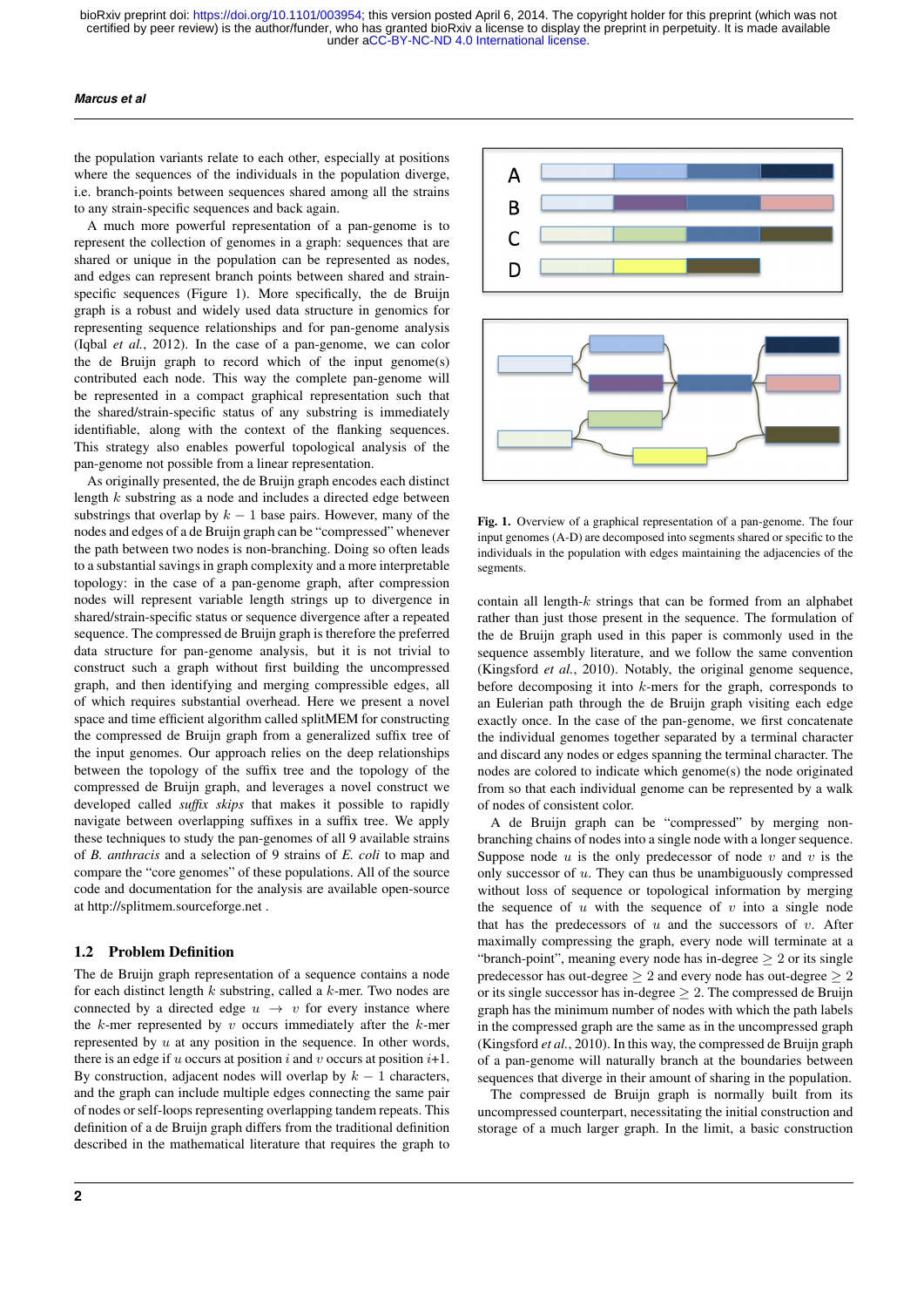algorithm may need to construct and compress *n* nodes while ours would directly output just a single node. In practice, the compressed graph of real genomic data is often orders of magnitude smaller than the uncompressed, although the exact savings is data dependent.

In this paper, we present an innovative algorithm that directly constructs the compressed de Bruijn graph by exploiting the relationships between the compressed de Bruijn graph and the suffix tree of the sequences. Our algorithm achieves overall  $O(n \log n)$ time and space complexity for an input sequence of total length *n*. Alternatively, we also present a slower algorithm in the supplementary material that constructs the compressed de Bruijn graph from the set of exact self-alignments of length  $\geq k$  in the genome. The alignment-based algorithm considers each alignment in turn and decomposes the graph nodes to represent smaller substrings when alignments are found to overlap one another. At worst, the number of pairwise alignments in a genome can be quadratic. Both algorithms have the same underlying intuition and the faster suffix-tree approach was inspired by the alignment-based algorithm.

#### 1.3 Suffix Tree, Suffix Array, and MEMs

The suffix tree is a data structure that facilitates linear time solutions to many common problems in computational biology, such as genome alignment, finding the longest common substring among genomes, all-pairs suffix-prefix matching, and locating all maximal repetitions (Gusfield, 1997). It is a compact trie that represents all suffixes of the underlying text. The suffix tree for  $T = t_1 t_2 \cdots t_n$  is a rooted, directed tree with *n* leaves, one for each suffix. A special character "\$" is appended to the string before construction of the suffix tree to guarantee that each suffix ends at a leaf in the tree. Each internal node, except the root, has at least two children. Each edge is labeled with a nonempty substring of *T* and no two edges out of a node begin with the same character. The path from the root to leaf *i* spells suffix  $T[i...n]$ .

The suffix tree can be constructed in linear time and space with respect to the string it represents (Ukkonen, 1995). Suffix links are an implementation technique that enable linear time and space suffix tree construction algorithms. Suffix links facilitate rapid navigation to a distant but related part of the tree. A suffix link is a pointer from an internal node representing a string *xS* to another internal node representing string *S*, where *x* is a single character and *S* is a possibly empty string.

A closely related data structure, called a *suffix array*, is an array of the integers in the range 1 to *n* specifying the lexicographic order of the *n* suffixes of string *T*. It can be obtained in linear time from the suffix tree for *T* by performing a depth-first traversal that traverses siblings in lexical order of their edge labels. (Gusfield, 1997) For any node *u* in the suffix tree, the subtree rooted at *u* contains one leaf for each suffix in a contiguous interval in the suffix array. That interval is the set of suffixes beginning with the path label from the root to node *u* (Kasai *et al.*, 2001).

Maximal exact matches (MEMs) are exact matches within a sequence that cannot be extended to the left or right without introducing a mismatch. By construction, MEMs are internal nodes in the suffix tree that have *left-diverse* descendants, i.e., leaves that represent suffixes that have different characters preceding them in the sequence. As such, the MEM nodes can be identified in linear time by a bottom-up traversal of the tree, tracking the set of character preceding the leaves of the subtree rooted at each node. Since each MEM is an internal node in the suffix tree, there are at most *n* maximal repeats in a string of length *n* (Gusfield, 1997). Our algorithm computes the nodes in the compressed de Bruijn graph by decomposing the MEMs and extracting overlapping components that are of length  $> k$ .

## **2 METHODS**

In this section we describe our algorithm for constructing the compressed de Bruijn graph for a genome in *O*(*n* log *n*) time and space. It is outlined in Algorithm 1. The basis of our algorithm is deriving the set of compressed de Bruijn graph nodes from the set of  $MEM_{\geq k}$  nodes in the suffix tree, i.e., internal nodes that represent maximal exact matches of length  $\geq k$  in the genome. The underlying algorithm was inspired by the use of the suffix tree to compute matching statistics as described by Gusfield (Gusfield, 1997).

Note that each node in the compressed de Bruijn graph is labeled by a maximal genomic substring of length  $\geq k$  for which there are no internal overlaps, with the same or with a different genomic substring, of length  $\geq k$ . As in the uncompressed counterpart, edges connect substrings that have a suffix-prefix match of length  $k - 1$ in the genome. The nodes in the compressed de Bruijn graph fall into two categories: *uniqueNodes* represent a unique subsequence in the pan-genome and have a single start position; and *repeatNodes* represent subsequences that occur at least twice in the pan-genome, either as a repeat in a single genome or a segment shared by multiple genomes in the pan-genome population. *uniqueNodes* can be thought of as nodes that link between *repeatNodes*. As such, our graph construction algorithm begins by identifying the set of *repeatNodes*, from which it constructs the necessary edges and *uniqueNodes* along the way.

The set of  $MEM_{\geq k}$  and the *repeatNodes* represent the same subsequences of the genome, although there is not a one-to-one correspondence, especially in the case of overlapping or nested MEMs (Figure 2). A  $MEM_{\geq k}$  may need to be split into several *repeatNodes* when it has subsequences of length  $\geq k$  in common with itself or another  $MEM_{\geq k}$ . Some *repeatNodes* are exactly MEMs in the genome, while other *repeatNodes* are parts of a MEM that lie between two embedded MEMs. Any subsequence of length  $\geq k$  that is shared among MEMs is necessarily a MEM. Consequently, our algorithm processes the set of  $MEM_{\geq k}$  and split them into *repeatNodes* by extracting common subsequences of minimum length *k* among them. Whenever a MEM is split to remove a shared *repeatNode*, the split results in at least one MEM as a resulting segment and the other segment can be unique to this MEM.

#### 2.1 Algorithm

The splitMEM algorithm uses a suffix tree of the genome to efficiently compute the set of *repeatNodes*. It builds a suffix tree of the pan-genome in linear time following Ukkonen's algorithm (Ukkonen, 1995). It then marks internal nodes of the suffix tree that represent MEMs (or maximal repeats) of length  $\geq k$ , in the suffix tree using linear time techniques of MUMmer (Kurtz *et al.*, 2004) and preprocess the suffix tree for constant-time Lowest Marked Ancestor (LMA) queries in linear time. Then it constructs the set of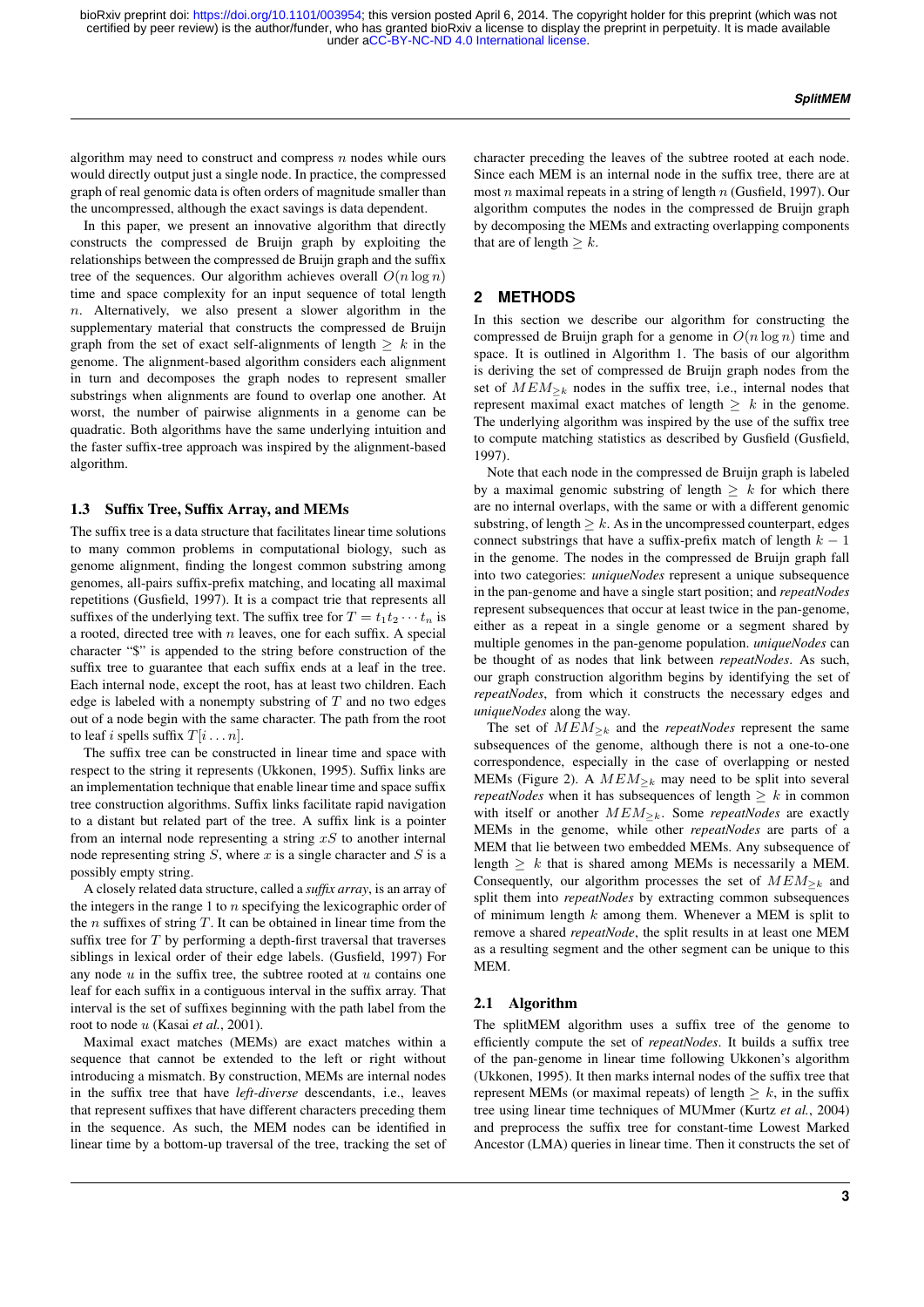*Marcus et al*



Fig. 2. Different overlapping configurations of MEMs in a sequence. The colored blocks represent MEMs in a genomic sequence. Different colors are used for distinct MEMs.

*repeatNodes* by iterating through the set of  $MEM_{\geq k}$  in the suffix tree.

The challenge lies in identifying regions that are shared among  $MEM_{\geq k}$ s and decomposing  $MEM_{\geq k}$ s into the correct set of *repeatNodes*. If  $m_1$  and  $m_2$  are  $MEM_{\geq k}$ s and  $m_1$  occurs within  $m_2$ , then  $m_1$  is a prefix of some suffix of  $m_2$ . Thus, splitMEM can use the suffix links to iterate through the suffixes of  $m_2$  along with LMA queries to find the longest  $MEM_{\geq k}$ s that occurs at the beginning of each suffix. Each MEM is broken down to *repeatNodes* once and any embedded MEMs are extracted without examination. Thus, the subsequences that are shared among several MEMs are only decomposed once. We describe an efficient technique for constructing the set of *repeatNodes* in Section 2.2.

As an example, figure 3 shows the situation where a  $MEM_{\geq k}$ contains another  $MEM_{\geq k}$  within it. Two new *repeat nodes* are created for  $xyz\alpha\beta$ . One is the prefix ending after the first  $k-1$ characters of  $\alpha$  (shown as ' $\alpha$ ) and the other is the suffix beginning with the last  $k - 1$  characters of  $\alpha$  (shown as  $\alpha'$ ). The smaller  $MEM_{\geq k} \alpha$  is dealt with separately.

The positions at which the MEMs occur in the genome, and hence the start positions of the *repeatNodes*, can be quickly computed by considering the distance from the internal node to each leaf in its subtree and the genomic intervals that they represent. To make this computation efficient, we build a suffix array for the pan-genome and store at each suffix tree node its corresponding interval in the suffix array.

Once the algorithm has computed all the *repeatNodes*, it sorts the set of genomic starting positions that occur in each node so that it can construct the necessary set of edges between them in a single pass over this list. It also creates *uniqueNodes* to bridge any gaps between adjacent *repeatNodes* in the sorted list. It does this by iterating through the sorted list of start positions, *startPos* stored in each node. Suppose  $startPos[i] = s$ . It calculates the successive start position, *succi*, from *s* and the length of the node containing *s*. If *succ<sup>i</sup>* is a start position of an existing node, it must be at position  $i + 1$  in the sorted list, and cannot occur within a *repeatNode*. If *startPos* $[i + 1]$  is a different value, the algorithm creates a *uniqueNode* to bridge the gap between startPos[*i*] and startPos $[i + 1]$ . Then it creates an edge to join start position *s* to its successor, whether it's in a *repeatNode* or a *uniqueNode*. If a *uniqueNode* was created, it also creates an edge to connect the new *uniqueNode* to its successor at *startPos* $[i + 1]$ .

The total length of all MEMs can be quadratic in the genome. Yet the total time complexity of Algorithm 1 is dependent on the total length of all repeat nodes, which is bounded by the genome size. Algorithm 1 runs in  $O(n \log n)$  time and  $O(n + |CDG|)$  space, where *|CDG|* is the size of the compressed de Bruijn graph. We describe a technique in the next subsection that enables Algorithm 1 to achieve this time complexity.

#### 2.2 Computing *repeatNodes* quickly with suffix skips

In this section we describe an  $O(n \log n)$  time algorithm for deriving the set of *repeatNodes* from  $MEM_{\geq k}$ s in the suffix tree. It simulates the steps of iteratively traversing suffix links and performing an LMA query at each node traversed. In its basic form, as depicted in Figure 3, this process takes a total of  $O(n^2)$  time, linear in the total length of all MEMs in the genome.

To accelerate it to *O*(*n* log *n*) time, we introduce *suffix skips* that generalize suffix links to trim more than a single character from the path to an internal node. Instead, suffix links trim *c* characters from the beginning of the path from the root to an internal node and navigate to the corresponding internal node in  $O(\log c)$  time, instead of the  $O(c)$  time that would be required to traverse  $c$  suffix links (See Supplementary Figure 2). To compute the suffix skips, the algorithm creates a table of suffix skip pointers at each node *u*, with  $\lfloor \log_2(\text{strdepth}(u)) \rfloor$  entries, where  $\text{strdepth}(u)$  is the length of the path from the root to node *u*. Entry *i* corresponds to the node that can be reached by traversing  $2<sup>i</sup>$  suffix links from the node,  $i > 0$ . The table is initialized with the original suffix link in entry 0 and then iteratively updated so that entry *i* of node *u* is assigned entry  $i - 1$  of the node pointed to by node  $u$ 's  $i - 1$ th pointer:  $u \rightarrow$ suffixSkip[ $i$ ] =  $u \rightarrow$ suffixSkip[ $i-1$ ]  $\rightarrow$ suffixSkip[ $i-1$ ]. Suffix skips are similar to the pointer jumping technique which speed up many parallel algorithms (Jaja, 1992).

Supplementary Algorithm 3 describes the use of *suffix skips* in an *O*(*n* log *n*) time procedure for deriving the *repeatNodes* from MEMs in the suffix tree. The algorithm iterates through the set of internal nodes that are marked as MEMs. For a MEM that is not a child of the root, we extend the node to include the path from the root to the internal node. The first LMA query identifies a potential prefix MEM. Then, embedded MEMs are identified by LMA queries and extracted by traversing *suffix skips*. A *repeatNode* is created to bridge gaps between embedded MEMs. If at any point a marked ancestor is found that extends to the end of the entire MEM, the process is complete. Otherwise, the last step is to create a *repeatNode* that spans the remaining suffix of the MEM.

We store auxiliary tables along with the *suffix skips* so that our algorithm can take advantage of suffix skips without potentially missing any nested MEMs. Along with each suffix skip stored at a node, we maintain a pointer to the bypassed LMA that is closest to the end of the destination node along with its base pair proximity to the end of the node. The speedup of *suffix skips* yields an algorithm with  $O(n \log n)$  time complexity but requires an additional *O*(*n* log *n*) working space. To conserve space we only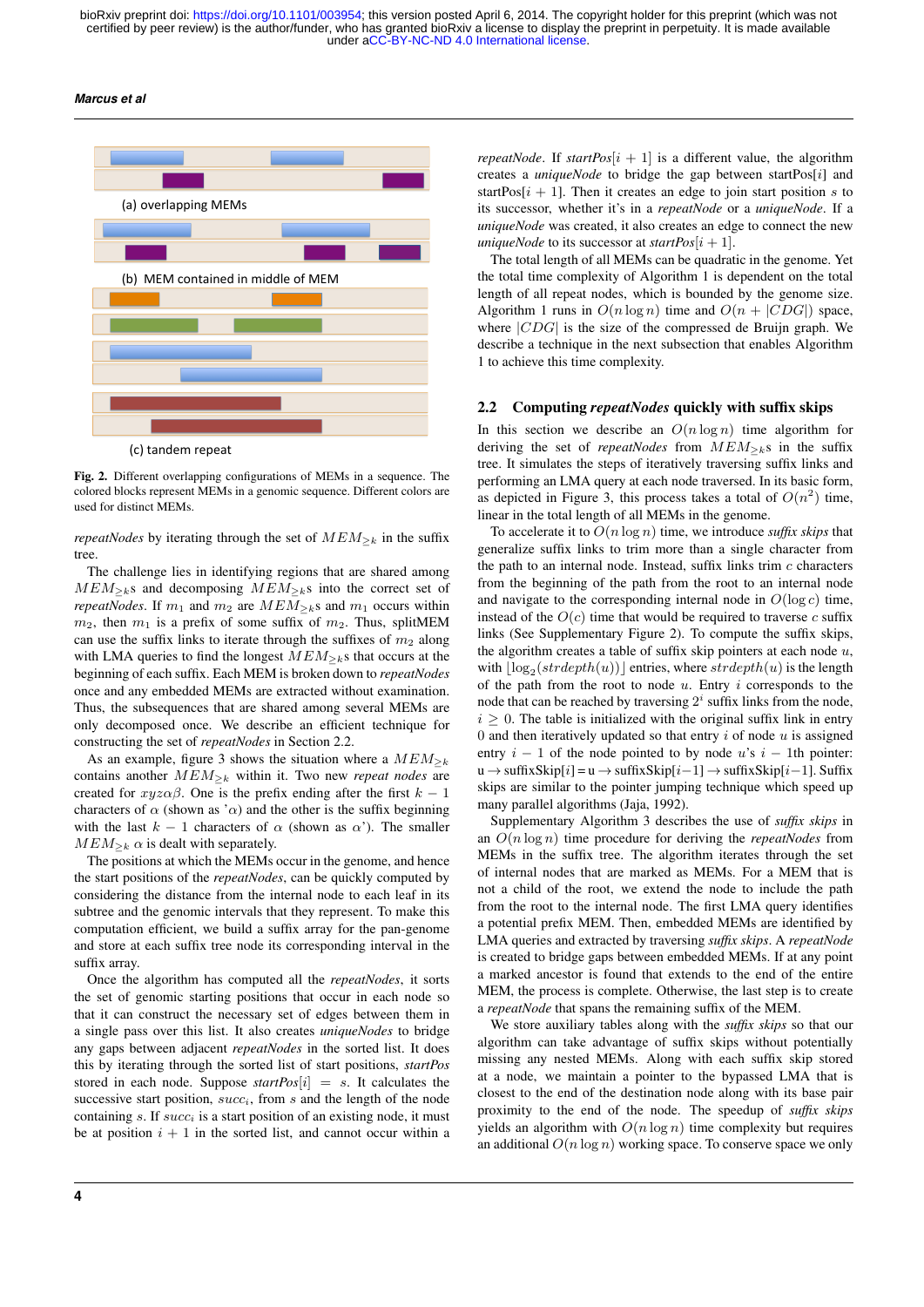#### *SplitMEM*



Fig. 3. Part of the suffix tree for a genome (left) with the corresponding part of the compressed de Bruijn graph (right). Two MEMs in the suffix tree and the suffix links that are followed to decompose the larger MEM to at least three *repeat nodes*, the purple nodes in the graph on the right. x, y, and z are characters.  $\alpha$ ,  $\beta$  and  $\gamma$  are strings. Suffix links are displayed in red.

store suffix skips and auxiliary tables for nodes that can be traversed to decompose MEMs into *repeatNodes*, i.e., internal nodes that have string depth less than or equal to that of the longest  $MEM_{\geq k}$  and can be on the path of suffix links from a  $MEM_{\geq k}$  to the root.

## 2.3 Another speedup

We observe that a node is a MEM iff its ancestors are all MEMs. This allows us to save additional time when we decompose MEMs into *repeatNodes*. We use depth-first search to iterate over the suffix tree nodes to find  $MEM_{\geq k}$ s. Upon reaching a node *u* that has string depth  $\geq k$  and is not a MEM, we bypass the subtree rooted at  $u$ .

## **3 RESULTS**

We implemented Algorithm 1 along with Supplementary Algorithm 3 in C++ and made it available open-source as the splitMEM software. The code has been optimized for pan-genome and multi*k*-mer analysis such that it can construct the graphs for several values of *k* iteratively without rebuilding the suffix tree. Using the software, we built compressed de Bruijn graphs for the pangenomes of main chromosomes of two species: the 9 strains of *Bacillus anthracis* and a selection of 9 strains of *Escherichia coli* using the *k*-mer lengths 25, 100, and 1000bp (accessions listed in Supplementary Table 1). The three different *k*-mer lengths provide different contexts for localizing the graphs: shorter values provide higher resolution, while longer values will be more robust to repeats and link variations in close proximity into a single event. The overall characteristics of the pan-genome graphs are presented in Table 1 and renderings of the graphs are depicted in Supplementary Figures 3 - 8.

The pan-genome graphs of the two species show similar topologies, although for a given value of *k* the *E. coli* graph has 2 to 4 times as many nodes and edges than *B. anthracis*. In both cases, the node length distributions are exponentially distributed as shown

Table 1. *E. coli* and *B. anthracis* pan-genome graph characteristics.

| <b>Species</b>     | K    | Nodes  | Edges  | Avg. Degree |
|--------------------|------|--------|--------|-------------|
| B. anthracis       | 25   | 103926 | 138468 | 1.33        |
| <b>B</b> anthracis | 100  | 41343  | 54954  | 1.32        |
| <b>B</b> anthracis | 1000 | 6627   | 8659   | 1.30        |
| E coli             | 25   | 494783 | 662081 | 1.33        |
| E. coli            | 100  | 230996 | 308256 | 1.33        |
| E. coli            | 1000 | 11900  | 15695  | 1.31        |

in Supplementary Figure 9. For example, the mean node length for *B. anthracis* with *k*-mers of length 100 is 382bp and extending to as long as 451,679bp. The sharp peak at 199bp occurs from an enrichment of mutations where subpopulations or individual strains in the population differ by isolated single nucleotides more than  $k + 1$  bp apart. At these sites, a "bubble" will form in the graph with a pair of nodes that are  $2 * k - 1$  bp long capturing all of the  $k$ mers that intersect the variant. Mutations of more than a single base form bubbles with nodes that are  $2 * k - 1 + v$  bp long, where *v* is the length of the variant. Copy number and other structural variants lead to more complex graph topologies but are all encoded in the pan-genome graph.

Figure 4 shows the levels of population-wide genome sharing among the nodes of the compressed de Bruijn graphs of the pan genomes with varying *k*-mer lengths. The sharing in *B. anthracis* is much higher than in *E. coli* across the levels of genome sharing. This follows naturally from the high diversity of *E. coli* strains (Rasko *et al.*, 2008), while many of the available sequences of *B. anthracis* were closely related and sequenced to track the origin of the Amerithrax anthrax attacks (Rasko *et al.*, 2011a).

A major strength of a graphical pan-genome representation is that in addition to determining the shared or genome-specific sequences, the graph also encodes the sequence context of the different segments. We define the *core genome* to be the subsequences of the pan-genome that occur in at least 70% of the underlying genomes.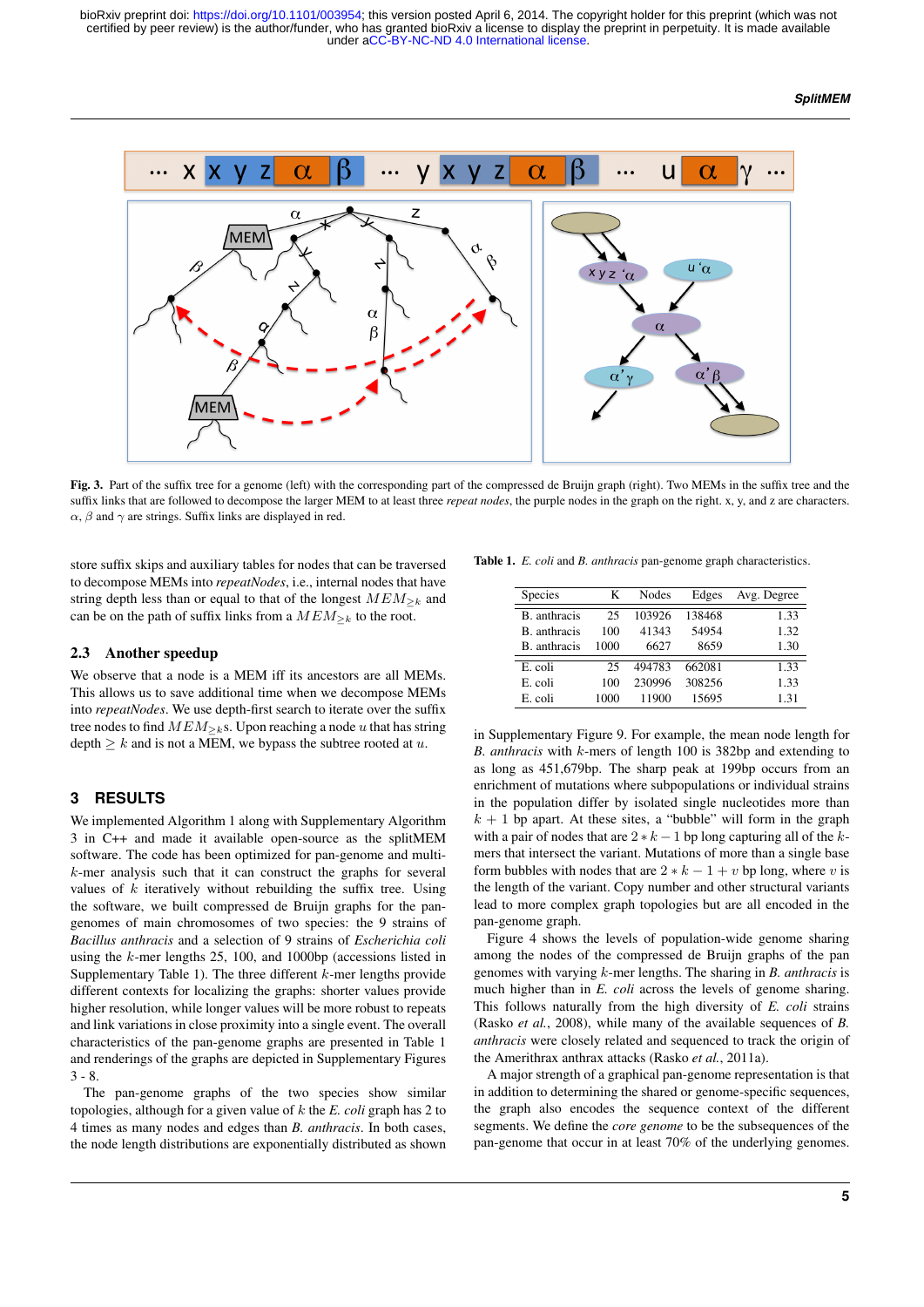#### *Marcus et al*

| Algorithm 1 Construct Compressed de Bruijn Graph from Suffix Tree<br><b>Input:</b> genome sequence, $k$ .                                                         |                                                                 |
|-------------------------------------------------------------------------------------------------------------------------------------------------------------------|-----------------------------------------------------------------|
| Output: compressed forward de Bruijn graph of genome.                                                                                                             |                                                                 |
|                                                                                                                                                                   |                                                                 |
| Compute set of repeatNodes.                                                                                                                                       |                                                                 |
| Build suffix tree of genome                                                                                                                                       |                                                                 |
| Mark internal nodes in the suffix tree that represent MEMs of length $\geq k$                                                                                     |                                                                 |
| Preprocess suffix tree for lowest marked ancestor (LMA) queries                                                                                                   |                                                                 |
| Split MEMs to repeatNodes.                                                                                                                                        |                                                                 |
| for all marked nodes do                                                                                                                                           |                                                                 |
|                                                                                                                                                                   | $\triangleright$ find k-mers shared with other MEMs or this MEM |
| while node.strdepth $\geq k$ do                                                                                                                                   |                                                                 |
| <b>if</b> node has marked ancestor <b>then</b>                                                                                                                    |                                                                 |
| create repeatNode to represent substring of MEM skipped by suffix link traversal since last internal MEM was removed<br>follow suffix links to trim LMA from node |                                                                 |
| continue traversing suffix links for any marked ancestors encountered during suffix link traversal, if they extend further                                        |                                                                 |
| else                                                                                                                                                              |                                                                 |
| follow suffix link                                                                                                                                                |                                                                 |
| end if                                                                                                                                                            |                                                                 |
| end while                                                                                                                                                         |                                                                 |
| create repeatNode representing suffix of MEM that extends past last embedded MEM                                                                                  |                                                                 |
| end for                                                                                                                                                           |                                                                 |
| Sort list of start positions in <i>repeatNodes</i> , with pointers to corresponding nodes.                                                                        |                                                                 |
| Compute outgoing edges for each node. Construct <i>uniqueNodes</i> along the way.                                                                                 |                                                                 |
| for all startPos $[i]=s$ do                                                                                                                                       |                                                                 |
| compute start position of successor $j$                                                                                                                           |                                                                 |
| <b>if</b> startPos[ $i + 1$ ] $\equiv j$ <b>then</b>                                                                                                              |                                                                 |
| create edge from node with $s$ to node with $j$                                                                                                                   |                                                                 |
| else                                                                                                                                                              |                                                                 |
| create <i>uniqueNode</i> representing the subsequence from j until startPos $[i + 1]$<br>create edge from node with $s$ to node with $j$                          |                                                                 |
| end if                                                                                                                                                            |                                                                 |
| end for                                                                                                                                                           |                                                                 |

We computed the distance of each non-core node to the core genome in python using NetworkX with a branch-and-bound search intuited by Dijkstra's algorithm for shortest path. Note a breadth-first search is not sufficient since two nodes can be further apart in terms of hops while they are actually closer neighbors with respect to basepair distance along the path separating them. It traverses all distinct paths emanating from the source node until either a core node is reached or the current node was found to already have been visited by some shorter path. Once a path is found from the source node to the core genome, it uses this distance to bound the maximum search distances of the other candidate paths.

Using this approach, we performed both a forward search among descendants and a backwards search among predecessors to identify the distance to the closest core node and chose the minimum of these two distances in the two pan-genome graphs. This search takes  $O(m)$  time per source node, where *m* is the number of distinct edges in the graph. Thus, this computation takes a total runtime of  $O(m * \ell)$  over all  $\ell$  nodes in the graph. To keep the search tractable, we limited the search to a 1000-hop radius around each node. Supplementary Figure 10 shows the distribution of distances in the graphs. Overall, for *B.anthracis* most of the nodes were in the core genome since the strains are so similar or there was a very short path to the core genome. In contrast, the results for *E. coli* show the distribution of distances to the core genome follows an exponential distribution, suggesting a complex evolutionary history of mutations.

## **4 DISCUSSION**

Comparative genomics has been and continues to be one of our most powerful tools for understanding the genome of a species. Now that genomic data are becoming more abundant, we are beginning to shift away from reference genomes and see the rise of pangenomics. Already hundreds of microbial species have multiple complete genomes available, and through the rise of long read sequencing technologies from PacBio and other companies, we expect a rapid growth in the availability of complete genomes for additional bacterial and eukaryotic genomes (Koren *et al.*, 2013; Roberts *et al.*, 2013). Sequences that are highly conserved or segregating across the population can reveal clues about their